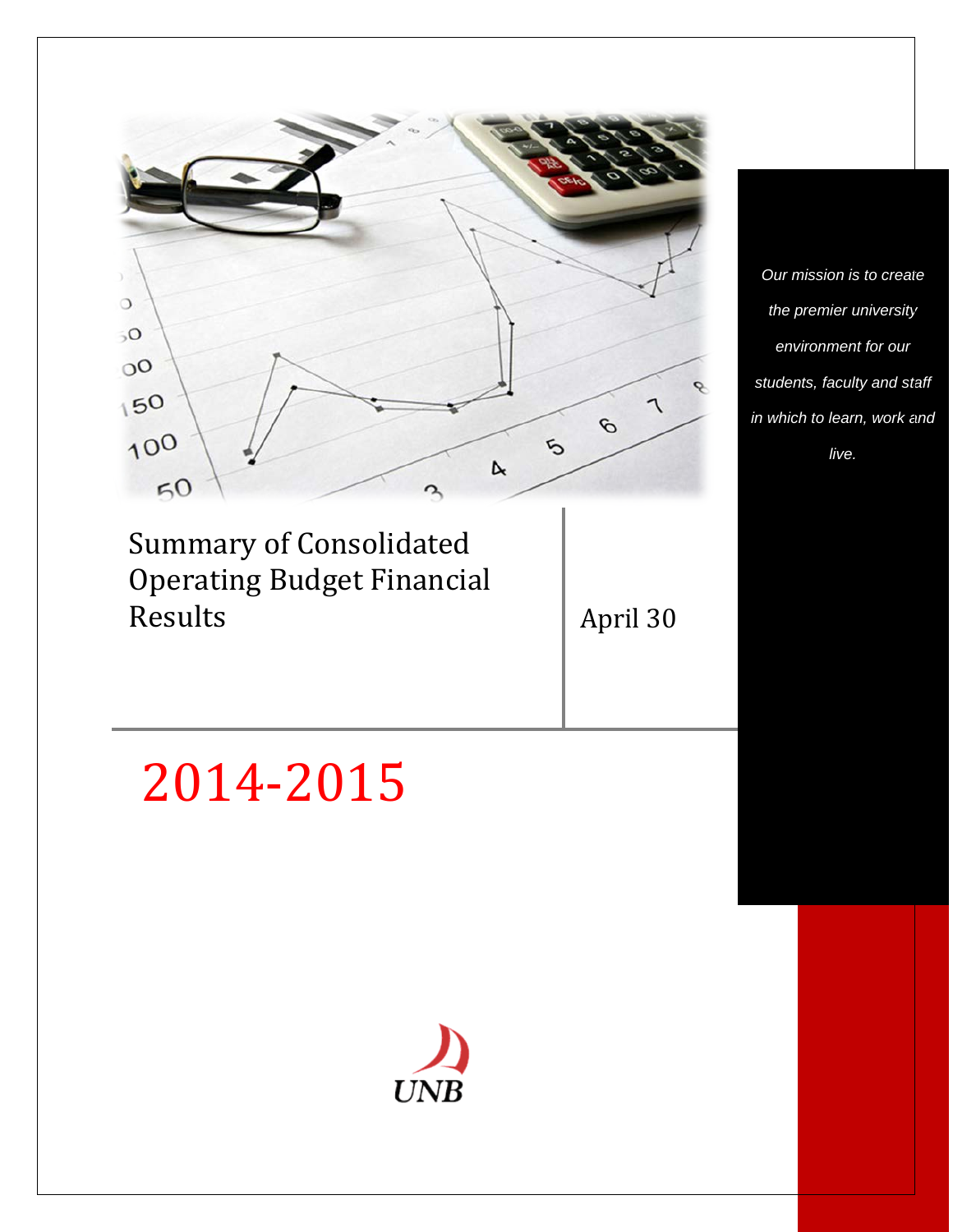# University of New Brunswick **Summary of Operating Budget Financial Results** As at April 30<sup>th</sup> 2015



| <b>Executive Summary</b>                                                  | 3  |
|---------------------------------------------------------------------------|----|
|                                                                           |    |
| <b>Consolidated Operating Budget for 2014-15</b>                          | 5  |
| Fredericton Campus and University-wide Units Operating Budget for 2014-15 | 6  |
|                                                                           |    |
|                                                                           |    |
|                                                                           |    |
|                                                                           |    |
|                                                                           |    |
|                                                                           |    |
|                                                                           |    |
|                                                                           |    |
|                                                                           |    |
|                                                                           |    |
|                                                                           |    |
| Saint John Campus Operating Budget Results for 2014-15                    | 12 |
|                                                                           |    |
|                                                                           |    |
|                                                                           |    |
|                                                                           |    |
|                                                                           |    |
|                                                                           |    |
|                                                                           |    |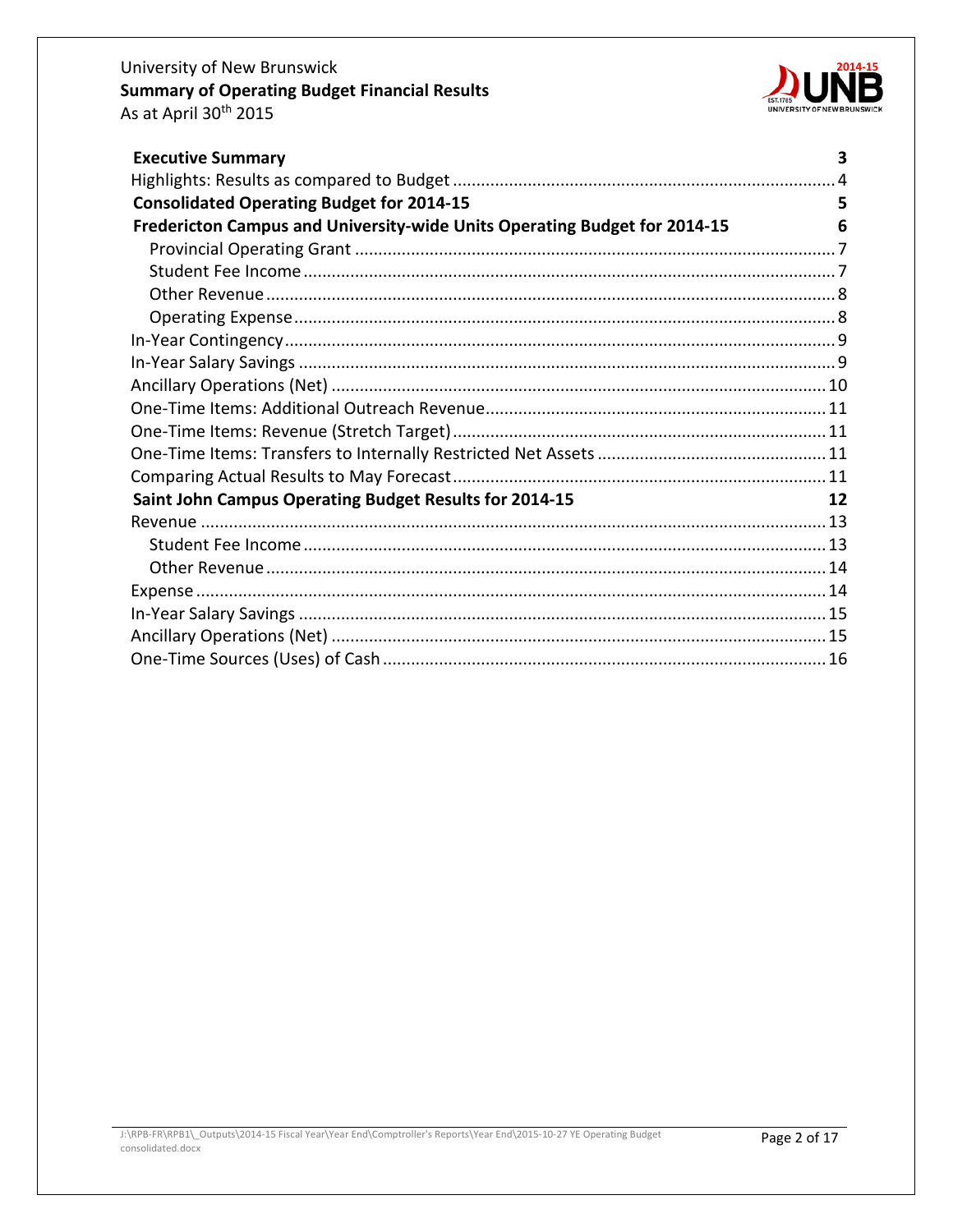

# <span id="page-2-0"></span>**Executive Summary**

# **Operating Results**

The University ended the year with an overall net operating deficit of \$1.4 million compared to a break even budget. The primary reasons for the variance are as follows:

- Student fee income under budget by \$1.1 million due to declining enrolment;
- Increased costs in faculties and departments of \$354 thousand primarily related to the final impact of the faculty arbitration award, PDA costs and fringe benefit costs;
- Increased costs in administration and development of \$607 thousand mostly due to increased contribution rates in the staff pension plan related to the conversion to a shared risk pension plan model;
- Negative variance of \$652 thousand in maintenance and utilities related to increased steam costs and snow removal expenses in the 2015 winter and;
- Offset by lower than budgeted ancillary costs as residence occupancy exceeded budget.

# **Comparison to May Forecast**

The operating forecast in May was for an operating deficit between \$500 thousand to \$1 million. The main changes from the best case (\$0.5 million deficit) forecast are as follows:

- \$(1.0) million use of Fredericton and University-wide contingency related to unexpected settlement costs
- \$(0.5) million negative variance in fringe benefit costs
- \$(0.3) million unexpected steam costs on the Saint John campus
- \$0.8 million budgeted transfer to internally restricted accounts that was not made

# **Challenges for the Future**

The University continues to be challenged by declining enrolment – Fall FTE count in 2014-15 was 224 (2.4%) lower than budgeted and 374 (4.0%) lower than in 2013-14. The declines impact both campuses but are more acute on the Saint John campus which is showing a decline of 10.6% from the 2013-14 level.

With wages and benefits approximating 75% of the operating costs, it is very difficult to react to market declines by reducing staff numbers, particularly with no mandatory retirement age in place. Virtually everyone will be without a collective agreement and/or in negotiations by June 2016. Negotiating fair and competitive settlements continues to be a challenge.

The Province of New Brunswick has historically provided roughly 60% of our operating funding in the form of an operating grant. The Province is currently undergoing a strategic program review in which it is expected their operating budget will be reduced by between 5 and 10 percent, or possibly higher. This will have a direct bearing on the level of operating funding they are able to provide to UNB and the other universities.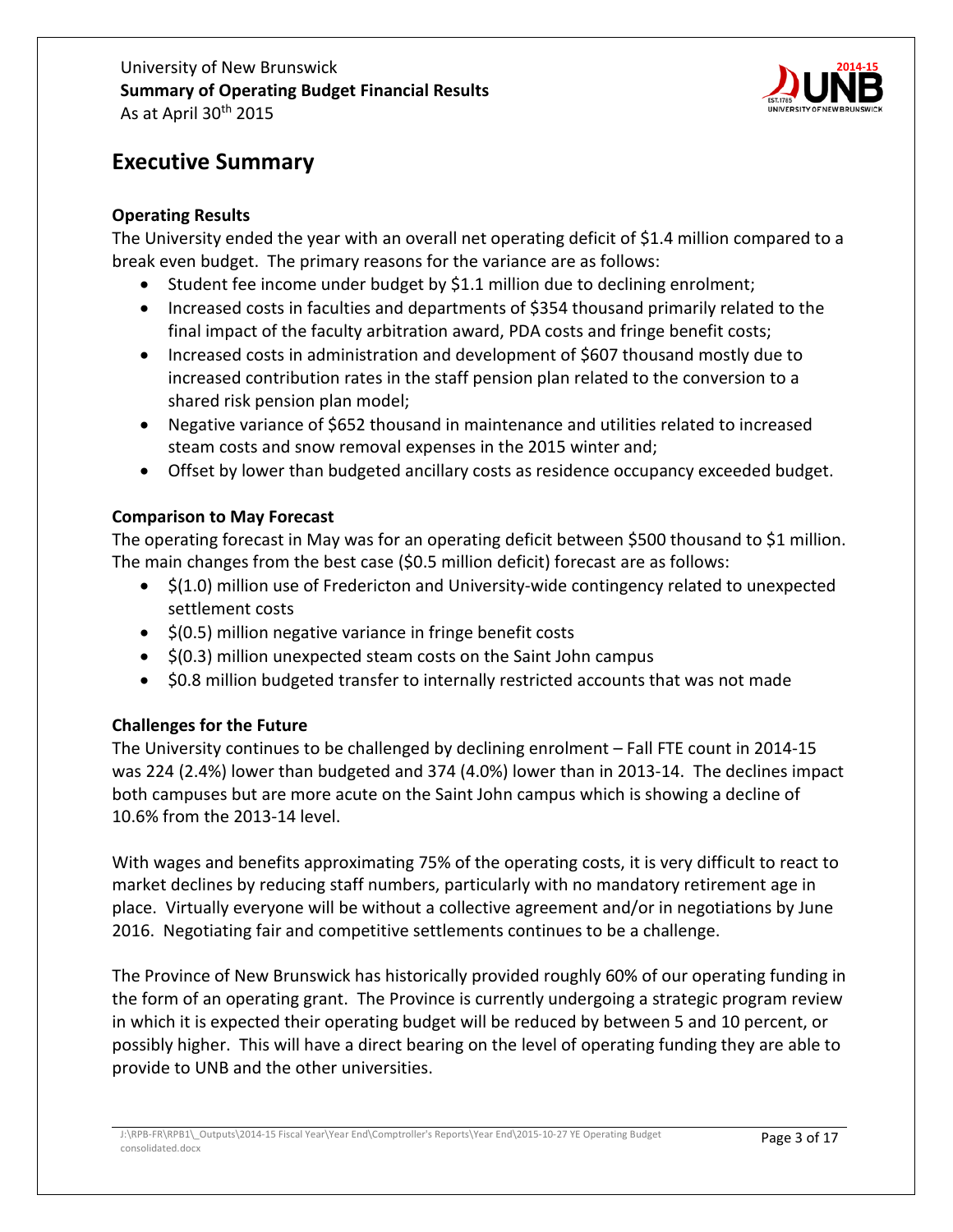# University of New Brunswick **Summary of Operating Budget Financial Results** As at April 30th 2015



<span id="page-3-0"></span>

| <b>Highlights:</b><br>Results as compared to Budget | 2014/15 Consolidated | <b>Outlook</b> |
|-----------------------------------------------------|----------------------|----------------|
| <b>Revenue</b><br><b>Provincial Operating Grant</b> | $\mathcal{R}$        |                |
| <b>Enrolment/Student Fee Income</b>                 | C Z                  |                |
| <b>Other</b>                                        | 下                    |                |
| <b>Expense</b>                                      |                      |                |
| <b>Academic and Research</b>                        |                      |                |
| <b>Administrative Support Services</b>              |                      |                |
| <b>Ancillaries</b>                                  | 个                    |                |
| Contingency                                         | 个                    |                |
| <b>Salary Savings</b>                               | $\mathbf{r}$         | 小              |
| <b>One Time Outreach Revenue</b>                    |                      |                |

**Legend:**  $\boldsymbol{\dot{\pi}}$ *On Track Concern Significant Concern*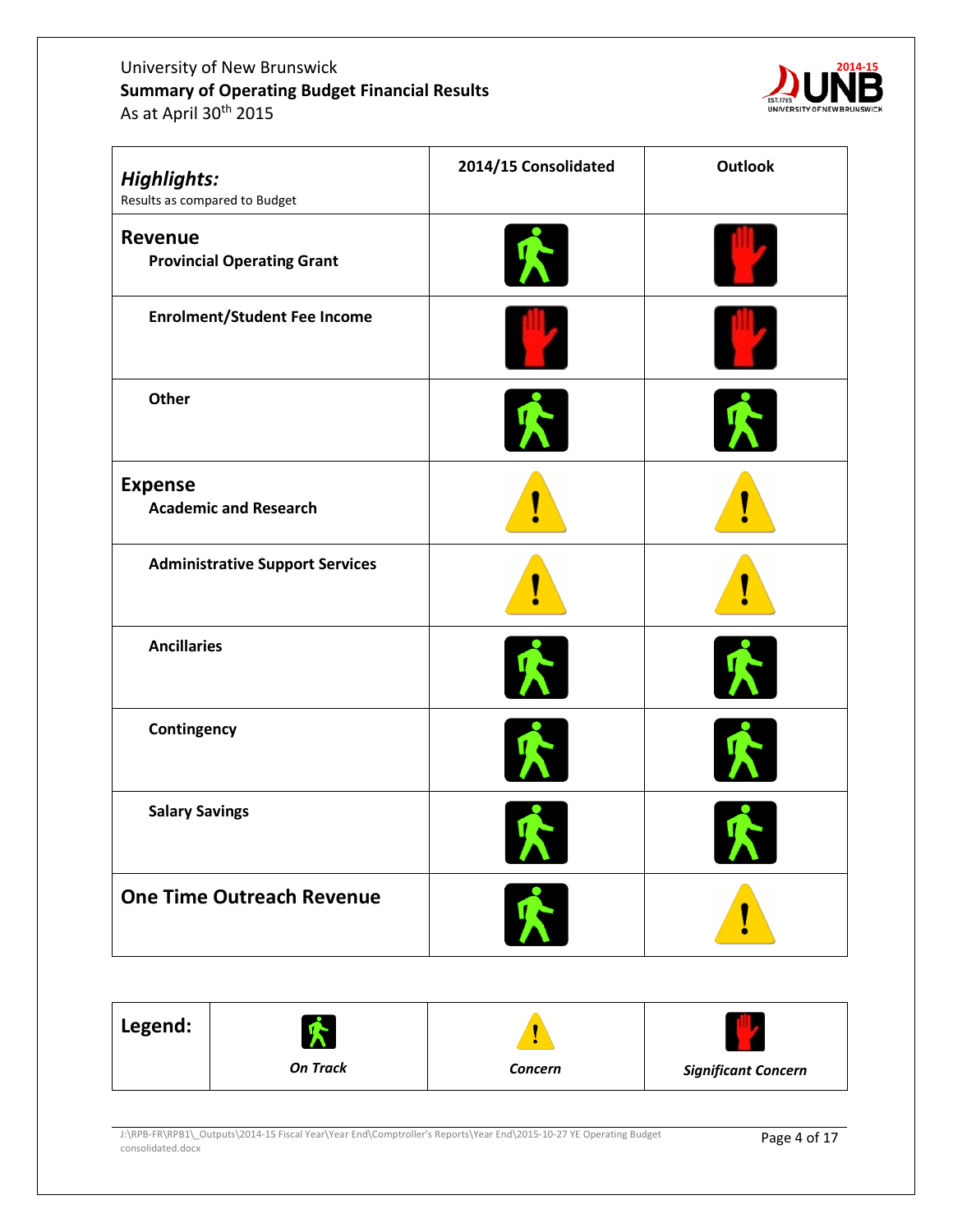

# <span id="page-4-0"></span>**Consolidated Operating Budget for 2014-15**

|                                                  |    |                              |                       |          | Fav (Unfav) Variance     |          |  |
|--------------------------------------------------|----|------------------------------|-----------------------|----------|--------------------------|----------|--|
| (Thousands of Dollars)                           |    | Approved                     |                       |          |                          |          |  |
|                                                  |    | <b>Budget</b>                | <b>Actual Results</b> |          | <b>Dollars</b>           | Percent  |  |
| Revenue<br>Provincial Operating Grant            | \$ | $112,018.4 \quad$ \$         | 111,966.5             | \$       | (51.9)                   | 0.0%     |  |
| Student Fee Income                               | \$ | 59,132.9 \$                  | 58,014.5              |          | \$ (1,118.3)             | $-1.9%$  |  |
| Other                                            | \$ | $14,633.3$ \$                | 14,610.9              | -\$      | (22.5)                   | $-0.2%$  |  |
|                                                  |    |                              |                       |          |                          |          |  |
| <b>Total Revenue</b>                             | \$ | 185,784.6 \$                 | 184,592.0             |          | \$ (1,192.6)             | $-0.6%$  |  |
| <b>Expense</b>                                   |    |                              |                       |          |                          |          |  |
| Academic and Research                            |    |                              |                       |          |                          |          |  |
| Faculties and Departmental Costs                 | \$ | $103,634.7$ \$               | 103,988.9             | \$       | (354.2)                  | 0.3%     |  |
| Academic and Student Support                     | \$ | $30,601.9$ \$                | 30,542.0              | \$       | 60.0                     | $-0.2%$  |  |
| Sub-Total                                        | Ś  | 134,236.6 \$                 | 134,530.8             | \$       | (294.2)                  | $-0.2%$  |  |
| Administration and Support Services              |    |                              |                       |          |                          |          |  |
| Administration and Development                   | \$ | $30,691.2$ \$                | 31,298.2              | \$       | (607.0)                  | 2.0%     |  |
| Maintenance and Utilities                        | \$ | $22,453.4$ \$                | 23,105.2              | \$       | (651.8)                  | 2.9%     |  |
| Sub-Total                                        | \$ | $53,144.6$ \$                | 54,403.4              |          | \$ (1,258.8)             | $-2.4%$  |  |
| <b>Total Operating Expense</b>                   | \$ | 187,381.2 \$                 | 188,934.2             |          | \$ (1,553.0)             | 0.8%     |  |
| Ancillary Operation (Net)                        | \$ |                              |                       |          | 173.3                    | $-13.6%$ |  |
|                                                  | \$ | $1,270.9$ \$<br>$1,500.0$ \$ | 1,097.6               | \$       |                          | 0.0%     |  |
| In-Year Contingency<br>In-Year Salary Savings    | \$ | $(3,769.4)$ \$               | 1,500.0               | \$<br>\$ | (43.5)                   | $-1.2%$  |  |
| In-Year Priority Allocations                     | \$ | $1,167.4$ \$                 | (3,725.8)<br>1,167.4  | \$       | $\overline{\phantom{a}}$ | 0.0%     |  |
| Contribution to Capital                          | \$ | $(1,829.5)$ \$               | (1,829.5)             | \$       | 0.0                      | 0.0%     |  |
| Sub-Total                                        | \$ | $(1,660.6)$ \$               | (1,790.4)             | \$       | 129.8                    | $-7.8%$  |  |
|                                                  |    |                              |                       |          |                          |          |  |
| <b>Total Expense</b>                             | \$ | 185,720.6 \$                 | 187,143.9             |          | \$ (1,423.2)             | $-0.8%$  |  |
| <b>Net Position before One-Time Items</b>        | \$ | 64.0%                        | (2,551.9)             |          | \$ (2,615.9)             |          |  |
| <b>Sources of One-Time Funding</b>               |    |                              |                       |          |                          |          |  |
| Operating                                        |    |                              |                       |          |                          |          |  |
| One-time Revenue (Stretch Target)                | \$ | 655.6                        | \$                    | \$       | (655.6)                  |          |  |
| One-time Tuition Revenue                         | \$ | 419.3 \$                     |                       | \$       | (419.3)                  |          |  |
| One-time Salary Savings                          | \$ | 133.6                        | \$<br>476.9           | \$       | 343.3                    |          |  |
| One-time (Additional) Outreach Revenue           | \$ | 3,000.0                      | \$<br>3,069.3         | \$       | 69.3                     |          |  |
| Sub-Total                                        | Ś  | 4,208.5                      | \$<br>3,546.2         | \$       | (662.3)                  |          |  |
| Transfers from Internally Restricted Assets      |    |                              |                       |          |                          |          |  |
| Specific Risk                                    | \$ |                              | \$                    | \$       |                          |          |  |
| Strategic                                        | ¢  | 163.9                        | \$<br>163.9           | ς.       |                          |          |  |
| Sub-Total                                        | \$ | 163.9                        | \$<br>163.9           | \$       |                          |          |  |
| <b>Application of One-Time Funding</b>           |    |                              |                       |          |                          |          |  |
| <b>Transfers to Internally Restricted Assets</b> |    |                              |                       |          |                          |          |  |
| Capital                                          | \$ |                              | \$                    | \$       |                          |          |  |
| <b>Special Projects</b>                          | \$ | 3,361.5                      | \$<br>2,585.2         | \$       | 776.3                    |          |  |
| Specific Risk                                    | \$ | $655.6$ \$                   |                       | \$       | 655.6                    |          |  |
| Contingency                                      | \$ | $\overline{\phantom{a}}$     | \$                    | \$       | ÷.                       |          |  |
| Strategic                                        | \$ | 419.3                        | \$                    | \$       | 419.3                    |          |  |
| Sub-Total                                        | \$ | 4,436.4                      | \$<br>2,585.2         |          | 1,851.2                  |          |  |
| <b>Net Position</b>                              | \$ | $(0.0)$ \$                   | (1, 427.0)            |          | \$(1,427.0)              |          |  |
| Net Position as a Percentage of Budgeted Revenue |    |                              |                       |          |                          |          |  |

J:\RPB-FR\RPB1\\_Outputs\2014-15 Fiscal Year\Year End\Comptroller's Reports\Year End\2015-10-27 YE Operating Budget **Page 5 of 17**<br>consolidated.docx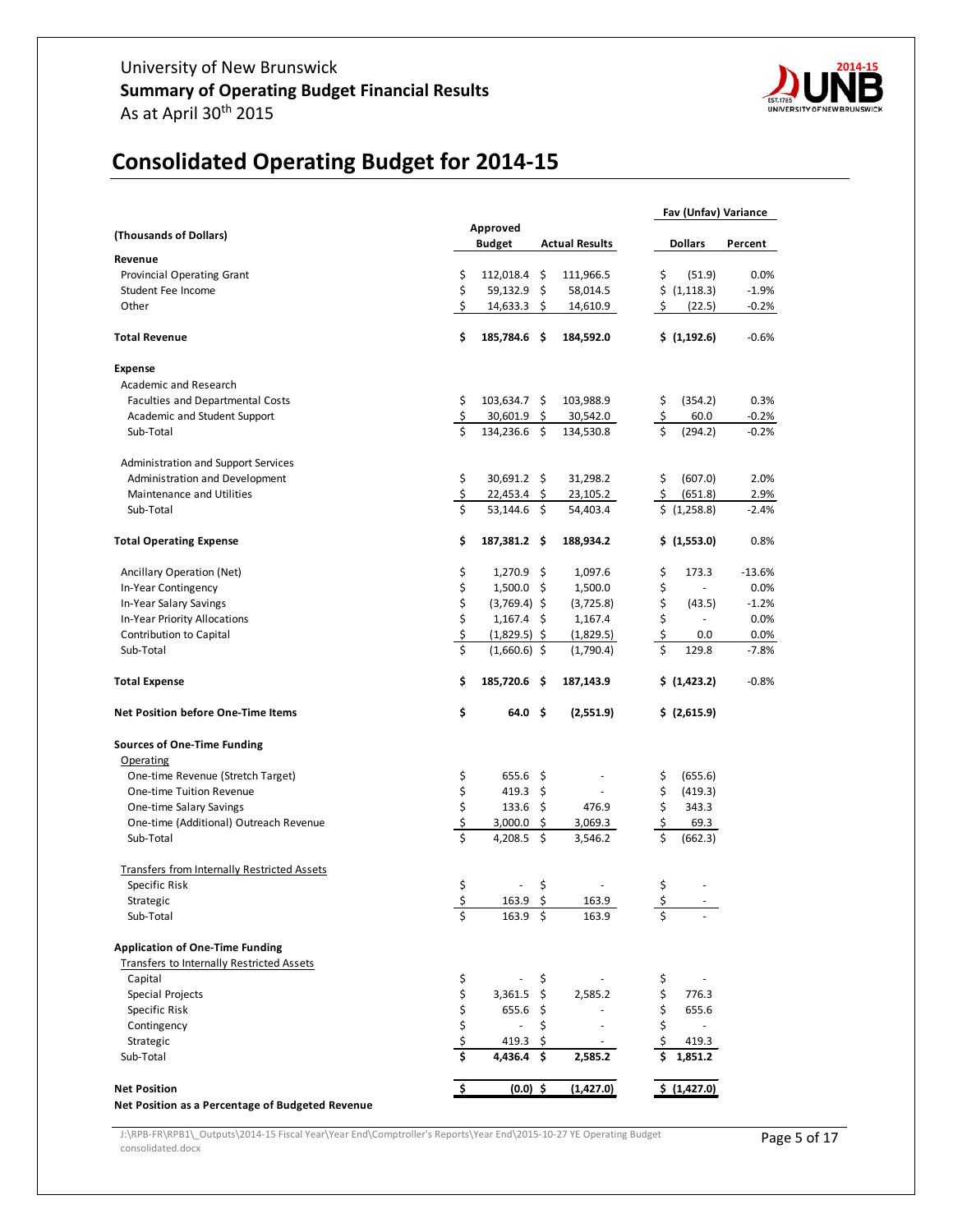

# <span id="page-5-0"></span>**Fredericton Campus and University-wide Units Operating Budget for 2014-15**

|                                                    |                           |                       | Fav (Unfav) Variance |          | Fav (Unfav) Variance<br>per Last Report | Fav (Unfav) Variance<br>from May Board |
|----------------------------------------------------|---------------------------|-----------------------|----------------------|----------|-----------------------------------------|----------------------------------------|
| (Thousands of Dollars)                             | Approved<br><b>Budget</b> | <b>Actual Results</b> | <b>Dollars</b>       | Percent  | <b>Dollars</b><br>Percent               |                                        |
| Revenue                                            |                           |                       |                      |          |                                         |                                        |
| Provincial Operating Grant                         | 93,627.4                  | 93,575.1              | $-52.3$              | $-0.1%$  | $-43.4$                                 | $-8.9$                                 |
| Student Fee Income                                 | 43,472.3                  | 42,651.1              | $-821.2$             | $-1.9%$  | $-655.0$                                | $-166.2$                               |
| Other                                              | 10,595.5                  | 10,579.9              | $-15.7$              | $-0.1%$  | $-325.9$                                | 310.2                                  |
| <b>Total Revenue</b>                               | 147,695.2                 | 146,806.1             | $-889.1$             | $-0.6%$  | $-1,024.3$                              | 135.2                                  |
| <b>Expense</b>                                     |                           |                       |                      |          |                                         |                                        |
| Academic and Research                              |                           |                       |                      |          |                                         |                                        |
| Faculties and Departmental Costs                   | 81,936.5                  | 82,152.6              | $-216.1$             | 0.3%     | $-200.0$                                | $-16.1$                                |
| Academic and Student Support                       | 25,173.1                  | 25,290.0              | $-116.9$             | 0.5%     | 0.0                                     | $-116.9$                               |
| Sub-Total                                          | 107,109.6                 | 107,442.6             | (332.9)              | $-0.3%$  | (200.0)                                 | $-132.9$                               |
| Administration and Support Services                |                           |                       |                      |          |                                         |                                        |
| Administration and Development                     | 24,818.5                  | 25,351.77             | $-533.2$             | 2.1%     | 0.0                                     | $-533.2$                               |
| Maintenance and Utilities                          | 17,001.2                  | 16,969.89             | 31.3                 | $-0.2%$  | $-200.0$                                | 231.3                                  |
| Sub-Total                                          | 41,819.7                  | 42,321.7              | (502.0)              | $-1.2%$  | $-200.0$                                | $-302.0$                               |
| <b>Total Operating Expense</b>                     | 148,929.3                 | 149,764.2             | (834.9)              | 0.6%     | (400.0)                                 | $-434.9$                               |
|                                                    |                           |                       |                      |          |                                         |                                        |
| Ancillary Operation (Net)                          | 1,270.9                   | 1,097.6               | 173.3                | $-13.6%$ | 385.9                                   | $-212.6$                               |
| In-Year Contingency                                | 1,500.0                   | 1,500.0               | 0.0                  | 0.0%     | 1,000.0                                 | $-1,000.0$                             |
| In-Year Salary Savings                             | $-3,044.4$                | $-3,000.8$            | $-43.5$              | $-1.4%$  | 0.0                                     | $-43.5$                                |
| In-Year Priority Allocations                       | 507.4                     | 507.4                 | 0.0                  | 0.0%     | 0.0                                     | 0.0                                    |
| Contribution to Capital                            | $-1.829.5$                | $-1,829.5$            | 0.0                  | 0.0%     | 0.0                                     | 0.0                                    |
| Sub-Total                                          | $-1,595.6$                | $-1,725.4$            | 129.8                | $-8.1%$  | 1,385.9                                 | $-1,256.1$                             |
| <b>Total Expense</b>                               | 147,333.7                 | 148,038.9             | $-705.1$             | $-0.5%$  | 985.9                                   | $-1,691.0$                             |
| Net Position before One-Time Items                 | 361.5                     | $-1,232.8$            | $-1,594.3$           |          | $-38.4$                                 | 0.0<br>$-1,555.9$                      |
|                                                    |                           |                       |                      |          |                                         | 0.0                                    |
| <b>Sources of One-Time Funding</b>                 |                           |                       |                      |          |                                         | 0.0                                    |
| Operating                                          |                           |                       |                      |          |                                         | 0.0                                    |
| One-time Revenue (Stretch Target)                  | 655.6                     | 0.0                   | $-655.6$             |          | $-655.6$                                | 0.0                                    |
| One-time (Additional) Outreach Revenue             | 3,000.0                   | 3,069.3               | 69.3                 |          | 275.0                                   | $-205.7$                               |
| Sub-Total                                          | 3,655.6                   | 3,069.3               | $-586.3$             |          | $-380.6$                                | $-205.7$                               |
| <b>Transfers from Internally Restricted Assets</b> |                           |                       |                      |          |                                         |                                        |
| Specific Risk                                      | 0.0                       | 0.0                   | 0.0                  |          | 0.0                                     | 0.0                                    |
| Strategic                                          | 0.0                       | 0.0                   | 0.0                  |          | 0.0                                     | 0.0                                    |
| Sub-Total                                          | 0.0                       | 0.0                   | 0.0                  |          | 0.0                                     | 0.0                                    |
| <b>Application of One-Time Funding</b>             |                           |                       |                      |          |                                         |                                        |
| Transfers to Internally Restricted Assets          |                           |                       |                      |          |                                         |                                        |
| Capital                                            | 0.0                       | 0.0                   | 0.0                  |          | 0.0                                     | 0.0                                    |
| Special Projects                                   | 3,361.5                   | 2,585.2               | 776.3                |          | $-275.0$                                | 1,051.3                                |
| Specific Risk                                      | 655.6                     | 0.0                   | 655.6                |          | 655.6                                   | 0.0                                    |
| Contingency                                        | 0.0                       | 0.0                   | 0.0                  |          | 0.0                                     | 0.0                                    |
| Strategic                                          | 0.0                       | 0.0                   | 0.0                  |          | 0.0                                     | 0.0                                    |
| Sub-Total                                          | 4,017.1                   | 2,585.2               | 1,431.9              |          | 380.6                                   | 1,051.3                                |
| <b>Net Position</b>                                | 0.0                       | $-748.7$              | $-748.7$             |          | $-38.4$                                 | $-710.3$                               |
| Net Position as a Percentage of Budgeted Revenue   |                           |                       |                      |          |                                         |                                        |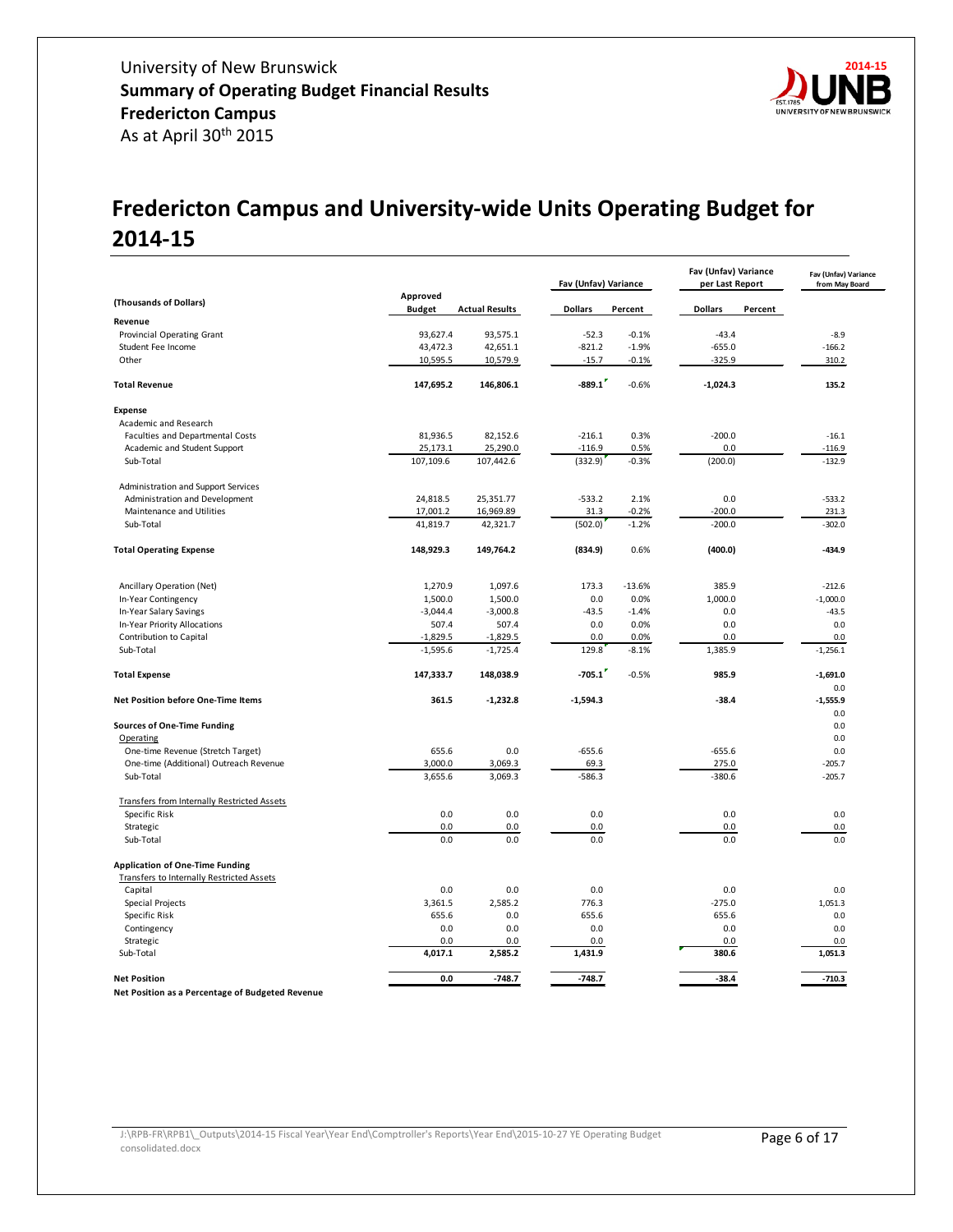

#### <span id="page-6-0"></span>**Revenue**

#### **Provincial Operating Grant**

The University received confirmation regarding the 2014-15 Provincial Operating Grant on April 22nd 2014. The final allocation formula implemented by the Province resulted in a \$52,300 decrease in overall operating funds for the 2014-15 year. It is important to note that for the first time, the \$1.6 Million of the Provincial Operating Grant previously provided as one-time funding resides within the base operating grant for 2014-15.

#### <span id="page-6-1"></span>**Student Fee Income**

Table 1 outlines historical enrolment as well as the Fall 2014 Budget ("Bud") and Actual ("Act") enrolment while Table 2 outlines historical data as well as the Winter 2015 Budget ("Bud") and Actual ("Act") enrolment:

#### **Table 1: Fall Enrolment (Historical and Projected)**

| Enrolment (FTE)               | 2011FA Act |       | 2012FA Act 2013FA Act 2014FA BU |       | <b>2014FA Act</b> |
|-------------------------------|------------|-------|---------------------------------|-------|-------------------|
| <b>Undergraduate Domestic</b> | 5,598      | 5.478 | 5,468                           | 5,357 | 5,343             |
| Undergraduate International   | 484        | 530   | 581                             | 576   | 564               |
| <b>Graduate Domestic</b>      | 851        | 774   | 720                             | 759   | 741               |
| <b>Graduate International</b> | 360        | 376   | 381                             | 384   | 355               |
| Total                         | 7.293      | 7.158 | 7.150                           | 7,076 | 7,003             |

The Fredericton Campus experienced a shortfall against the overall FTE budget for Fall 2014 of 73 FTE. This represents a 147 FTE decrease from prior year.

#### **Table 2: Winter Enrolment (Historical and Projected)**

| <b>Enrolment (FTE)</b>        | <b>2012WI Act</b> |       | 2013 WI Act 2014 WI Act | <b>2015WI BU</b> | <b>2015WI Act</b> |
|-------------------------------|-------------------|-------|-------------------------|------------------|-------------------|
| <b>Undergraduate Domestic</b> | 5.278             | 5,252 | 5,160                   | 5,089            | 5,120             |
| Undergraduate International   | 463               | 483   | 509                     | 552              | 473               |
| <b>Graduate Domestic</b>      | 803               | 747   | 696                     | 697              | 742               |
| <b>Graduate International</b> | 362               | 364   | 379                     | 372              | 343               |
| <b>Total</b>                  | 6.906             | 6,846 | 6.744                   | 6.710            | 6,678             |

As shown in Table 2 (above), the Fredericton Campus annually budgets an overall student persistence rate of approximately 95% from Fall to Winter. The actual persistence rate is in line with this.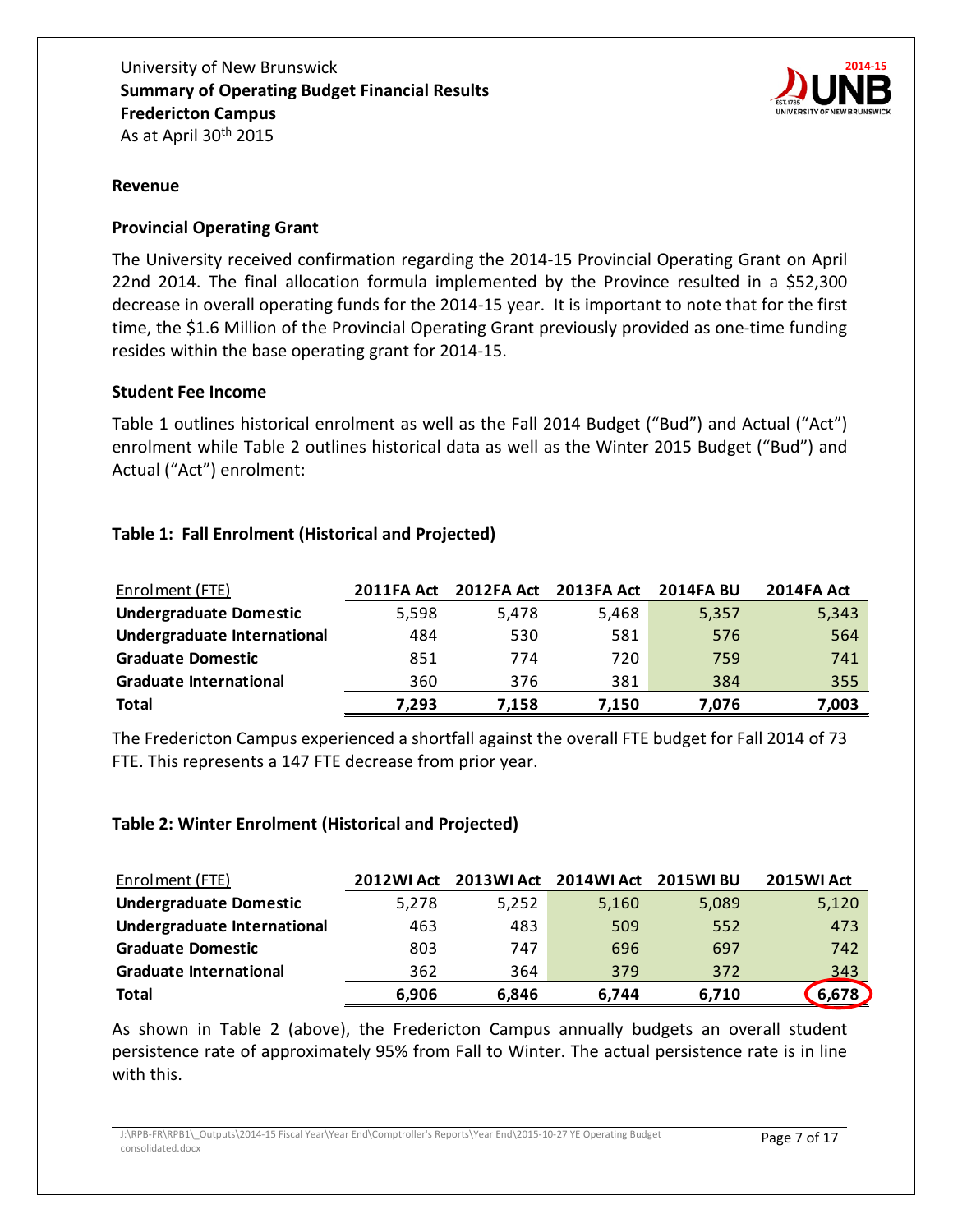

## **Table 3: Major Drivers of Variance in Student Fee Income (\$000s)**

|                                                    |            |                    |             | Actual        |
|----------------------------------------------------|------------|--------------------|-------------|---------------|
| Increase (Decrease) in \$000s                      | Summer     | Fall               | Winter      | <b>Result</b> |
| <b>Undergraduate Tuition</b>                       | (386.6) \$ | 131.6 <sup>5</sup> | $(13.2)$ \$ | (268.2)       |
| Undergraduate (Supplementary International Fees)   | 26.6       | (44.3)             | (95.5)      | (113.2)       |
| <b>Graduate Tuition</b>                            | (73.6)     | (134.5)            | (210.8)     | (418.8)       |
| <b>Graduate (Supplementary International Fees)</b> | 4.5        | (36.0)             | (27.0)      | (58.4)        |
| Fee remissions, miscellaneous and forfeited fees   | (104.7)    | 166.0              | (23.8)      | <u>37.5</u>   |
| <b>Total Actual Result</b>                         | (533.7) \$ | 82.8               | (370.2)     | (821.2)       |

As shown in Table 3 (above), an overall negative result for 2014-15 is attributed to significant unfavorable results for Summer (\$533.7k or 65% of the net variance) and Winter (\$370.2k or 45% of the net variance). Note that Fall results represented a favorable variance of \$82.8k or (10)% of the net variance, largely attributed to fee remissions and miscellaneous revenues reported over budget by \$166k.

#### <span id="page-7-0"></span>**Other Revenue**

Other Revenue came in at \$10,579.9k, within \$15.7k or 0.1% of budget.

#### <span id="page-7-1"></span>**Operating Expense**

**Faculties and Departmental Costs** experienced a \$216.1 negative variance from budget mainly attributable to an over expenditure of PDA and relocation related expenses (\$122.5k or 56.7% of the net variance) in addition to an over expenditure of fringe benefits and salary related provisions (\$92.2k or 42.7% of the net variance).

**Academic and Student Support** experienced a \$116.9 negative variance from budget which is mainly attributable to an over expenditure of fringe benefits (\$126.2k or 108% of the net variance) mitigated by small savings in expenses (\$8.9k or 7.6% of the net variance) within the SUB and Intercollegiate Athletics departments.

**Administration and Development** on the Fredericton Campus experienced a \$533.2k negative variance from budget mainly attributable to an over expenditure of fringe benefits (\$565.4k or 106% of the net variance) offset by other variances, the most significant being the under expenditure of sustainability funds (\$195k or 36.6% of the net variance).

**Maintenance and Utilities** experienced a \$31.3k positive variance from budget mainly attributable to savings within the maintenance and cleaning budget (\$27.4k or 87.5% of the net variance) in addition to a small under expenditure in fringe benefits (\$3.8k or 12.1% of the net variance).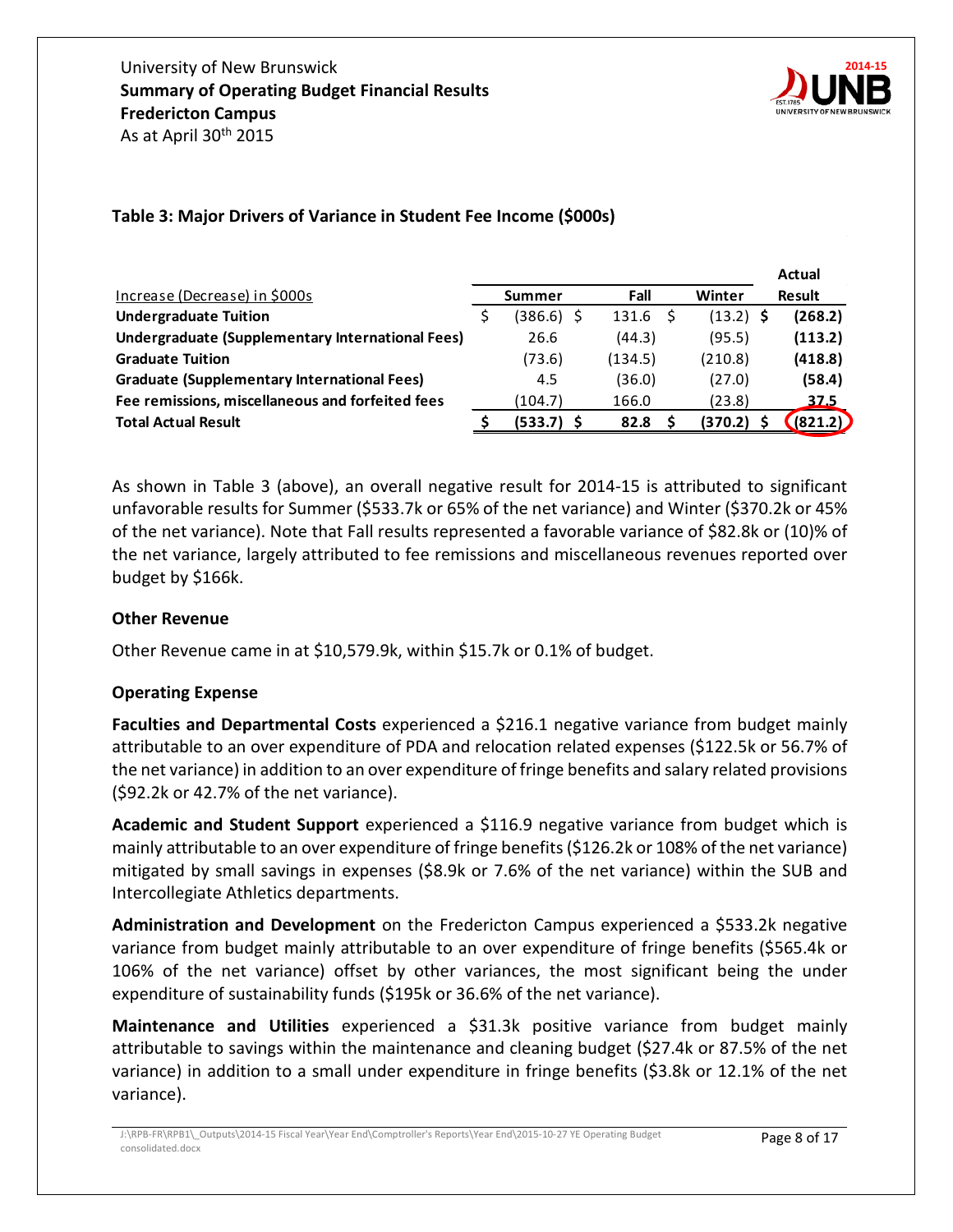University of New Brunswick **Summary of Operating Budget Financial Results Fredericton Campus** As at April 30<sup>th</sup> 2015



# <span id="page-8-0"></span>*In-Year Contingency*

The 2014-15 budget for the Fredericton Campus provided for \$1,500.0k of in-year contingency which could be used by University Management to offset the financial impact of unforeseen items.

At year-end, the Fredericton Campus expensed the in-year contingency as follows:

- \$868.4k of unplanned settlement costs within the Academic and Research slice.
- \$631.6k of unplanned settlement costs within the Administration and Support Service slice.

The contingency expense has not been allocated to the appropriate slices in the operating statement.

# <span id="page-8-1"></span>*In-Year Salary Savings*

The Fredericton Campus approved budget assumed a base level of \$3,044.4k of in-year salary savings (net) and realized \$3,000.8k of net savings, a shortfall of \$43.5k. The savings originated from the following slices: \$3,930.7k (or 73.3%) from Faculties and Departmental Costs, \$235.6k (or 4.4%) from Academic & Student Support; \$904.9k (or 16.9%) from Administrative and Development Services and \$289.7k (or 5.4%) from Maintenance and Utilities. \$2,360.1k (or 44.0%) of these savings were returned to units to facilitate the backfill of unforeseen vacancies.

Major sources of the realized salary savings are reflected in Table 4 (below).

# **Table 4: Major Sources of Salary Savings**

|           |                                                       | <b>Net</b>      |
|-----------|-------------------------------------------------------|-----------------|
| 1         | Deferral of Appointment/Vacancy                       | \$<br>2,021.2   |
| 2         | Resignation, Retirement or other Unforeseen Attrition | \$<br>811.4     |
| 3         | Sabbatical Leave                                      | \$<br>553.6     |
| 4         | Leave without Pay or Parental Leave                   | \$<br>559.6     |
| 5         | Flexible hiring "pools" unused                        | \$<br>599.0     |
| 6         | Provisions                                            | \$<br>(221.1)   |
| 7         | Appointment at less than budget                       | \$<br>268.6     |
| 8         | Reduced Work Load                                     | \$<br>59.6      |
| 9         | Other                                                 | \$<br>631.5     |
| <b>10</b> | Long Term Disability                                  | \$<br>77.5      |
| <b>11</b> | Salary Savings Returned for Strategic Backfill        | \$<br>(2,360.1) |
| 12        | <b>Total Salary Savings</b>                           | \$<br>3,000.8   |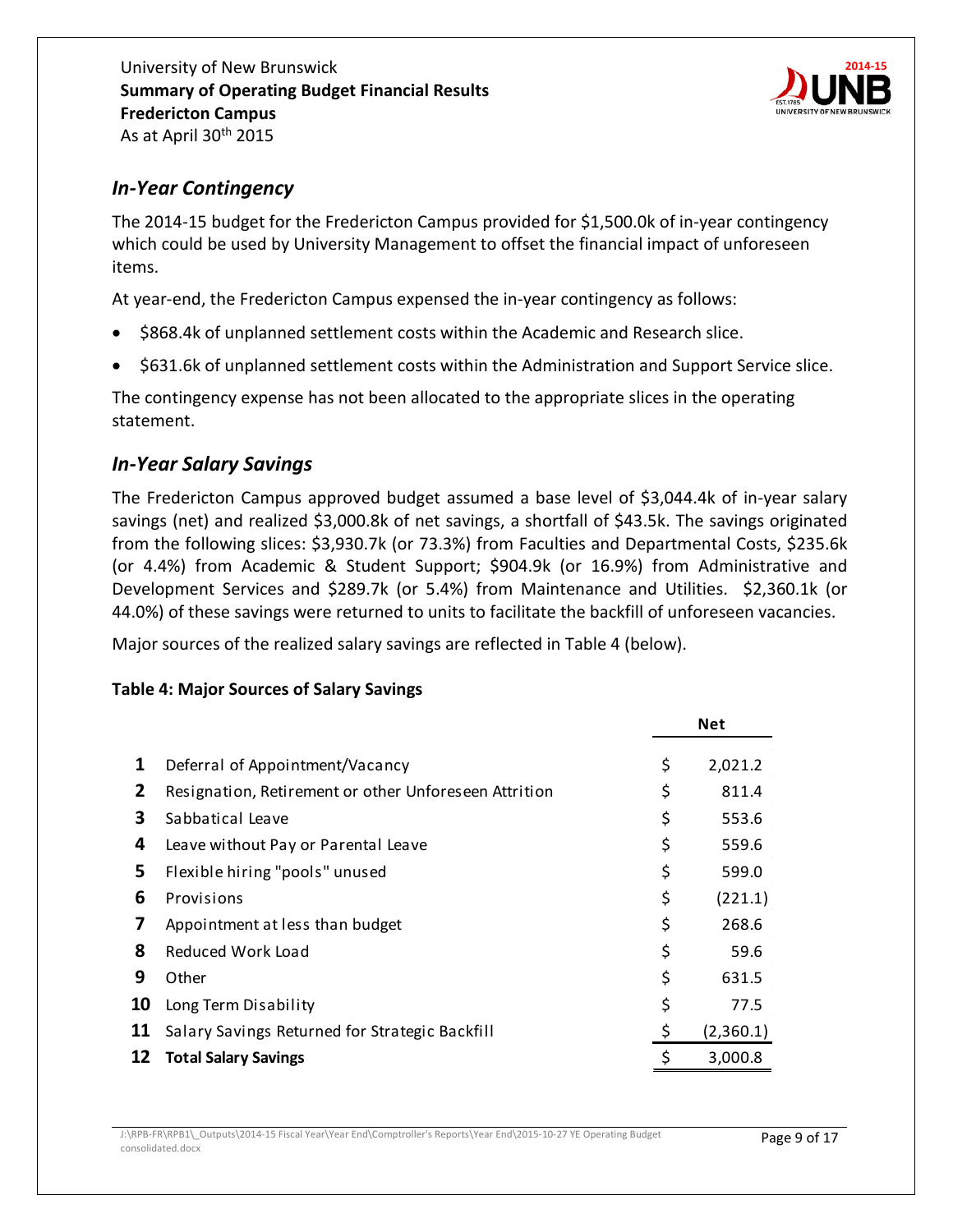

# <span id="page-9-0"></span>*Ancillary Operations (Net)*

Table 5 (below) outlines the multiple budgets considered to be Fredericton Campus Ancillaries and Table 6 provides information with regard to Residence occupancy.

#### **Table 5: Ancillaries**

|                | <b>Fredericton Campus</b>                        | <b>Budget</b><br>2014/15 |    | Actual<br><b>Results</b><br>2014/15 |      |                          | Fav (Unfav) Variance |
|----------------|--------------------------------------------------|--------------------------|----|-------------------------------------|------|--------------------------|----------------------|
|                | Deficit (Surplus) \$000s                         |                          |    |                                     |      | <b>Dollars</b>           | Percent              |
| $\mathbf{1}$   | Residential Life, Campus and Conference Services | \$<br>$856.0$   \$       |    | 542.9 <sup>5</sup>                  |      | 313.1                    | 36.6%                |
| $\overline{2}$ | Aitken University Centre                         | \$<br>551.1              | -Ŝ | 512.3 <sup>5</sup>                  |      | 38.8                     | 7.0%                 |
| 3              | Student Union Building                           | \$<br>20.0               | -Ś | 20.0                                | - \$ | $\overline{\phantom{a}}$ | 0.0%                 |
| 4              | Turf Field and Dome                              | \$<br>$(22.1)$ \$        |    | 41.3                                | - S  | (63.4)                   | 286.9%               |
| 5.             | Wu Conference Centre                             | \$<br>0.8                | -Ŝ | 47.5 <sup>5</sup>                   |      | (46.7)                   | (5837.5%)            |
| 6              | <b>Bookstore</b>                                 | $(134.9)$ \$             |    | $(66.3)$ \$                         |      | (68.6)                   | 50.9%                |
| 7              | <b>Total Ancillary Operations</b>                | 1.270.9                  |    | 1.097.7                             |      | 173.2                    | 13.6%                |

Final year-end review indicates that Fredericton Campus Ancillaries achieved better than budgeted results attributed to better than budgeted occupancy in residences.

#### **Table 6: Residence Occupancy (Final Fall and Winter)**

| <b>FALL</b>               | 2013/14       | 2014/15 Bud<br>Occupancy: |               |       |               |                 |             |            |           |
|---------------------------|---------------|---------------------------|---------------|-------|---------------|-----------------|-------------|------------|-----------|
|                           |               |                           | Approved      |       | Over(Under)   | <b>Budgeted</b> | Rentable    |            |           |
|                           | <b>Budget</b> | <b>Rentable Beds</b>      | <b>Budget</b> | Final | <b>Budget</b> | <b>Beds</b>     | <b>Beds</b> |            |           |
| <b>Fredericton Campus</b> | 1,330         | 1.477                     | 1,330         | 1,379 | 49            | 103.7%          | 93.4%       |            |           |
|                           |               |                           |               |       |               |                 |             |            |           |
|                           | 2013/14       |                           | 2014-15       |       |               | Occupancy:      |             |            |           |
| <b>WINTER</b>             |               |                           | Approved      |       | Over(Under)   | <b>Budgeted</b> | Rentable    |            |           |
|                           | <b>Budget</b> | <b>Rentable Beds</b>      | <b>Budget</b> | Final | <b>Budget</b> | <b>Beds</b>     | <b>Beds</b> | <b>FTE</b> | Percent   |
| <b>Fredericton Campus</b> | 1264          | 1477                      | 1.264         | 1255  | (9)           | 99.3%           | 85.0%       | (124)      | $(9.0\%)$ |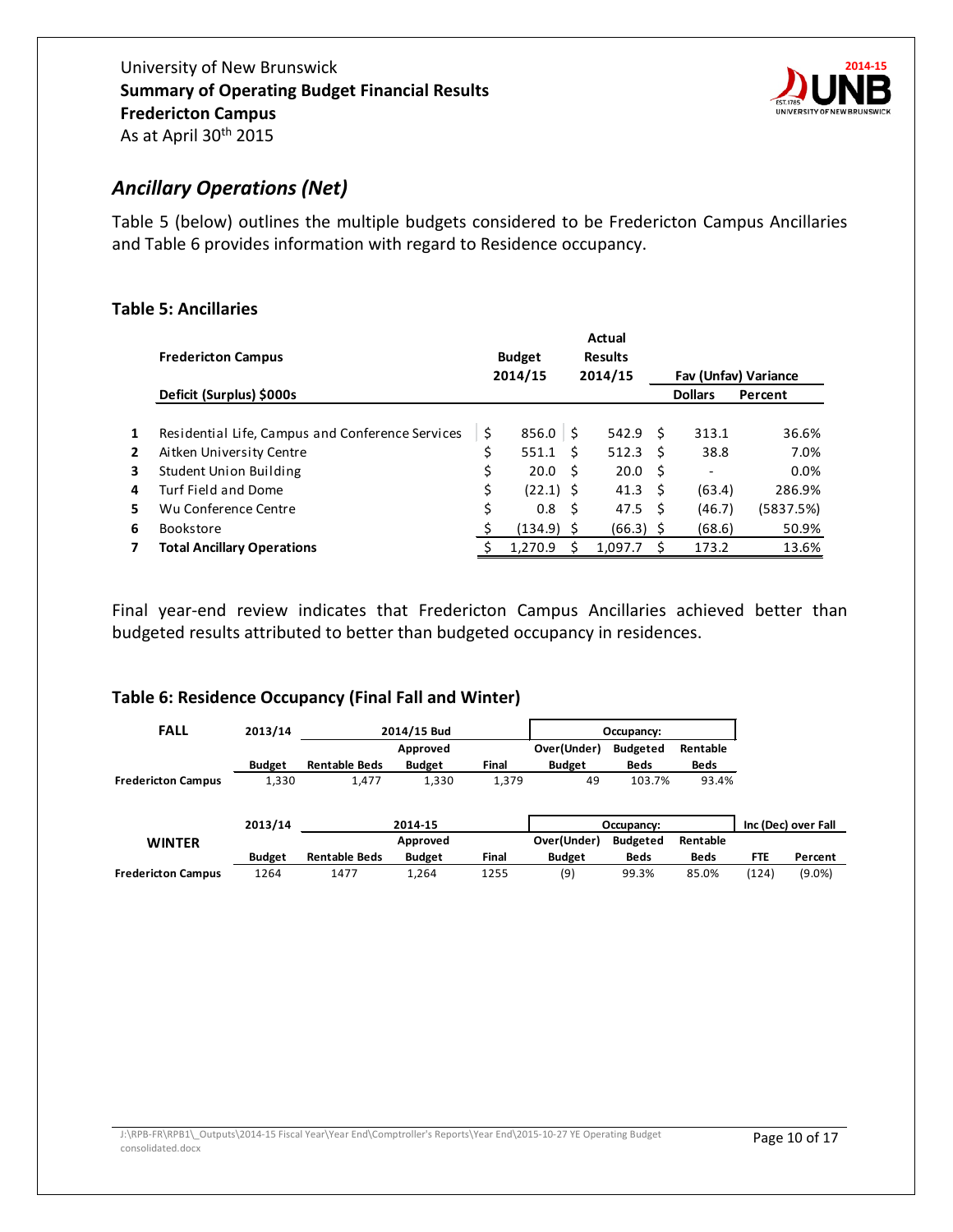University of New Brunswick **Summary of Operating Budget Financial Results Fredericton Campus** As at April 30<sup>th</sup> 2015



# <span id="page-10-0"></span>*One-Time Items: Additional Outreach Revenue*

The College of Extended Learning target of \$3,000.0k of additional outreach revenue was met and exceeded by an additional \$69.3k attributable to the continued success of UNB Online.

# <span id="page-10-1"></span>*One-Time Items: Revenue (Stretch Target)*

In 2014/15, the Fredericton Campus budgeted for a stretch tuition revenue target of \$655.6k. This did not materialize and the corresponding application of this one-time funding was therefore not used. These items offset each other for a net zero impact.

# <span id="page-10-2"></span>*One-Time Items: Transfers to Internally Restricted Net Assets*

The original budget included a transfer to internally restricted net assets of \$3,361.5k to come from one time revenue sources as well as from the budgeted operating surplus. Of that, \$2,585.2k was earmarked for the following specific commitments:

- \$1.2M Nursing teach out in Bathurst (3 years)
- \$640K Executive administrative leave (upcoming in 4 to 5 years)
- \$360K PhD Scholarship (3 years)
- \$285K Harriet Irving Library
- \$100K Legal costs

The remaining \$776.3K was to be used for discretionary items. In both cases the transfers could only be made if the revenue was realized. Because the one-time revenue was realized (\$3,069.3K), the transfers for the committed amounts were made. No transfer was made for the discretionary amounts because there was an operating deficit (before one-time items).

# <span id="page-10-3"></span>*Comparing Actual Results to May Forecast*

As reported in May 2015 the year-end results for the Fredericton Campus and University-wide Units were projected in the Best Case to be between \$38.4k and \$376.9k unfavorable.

Actual year-end results have yielded a \$748.7 thousand of unfavorable variance after one-time items. Major drivers of these results are:

- (\$.5) Million in worse-than-forecasted fringe benefit costs;
- (\$1.0) Million in worse-than-forecasted use of in-year contingency due to unforeseen late settlement costs;
- \$0.8 Million budgeted discretionary one-time transfer to internally restricted net assets was not made.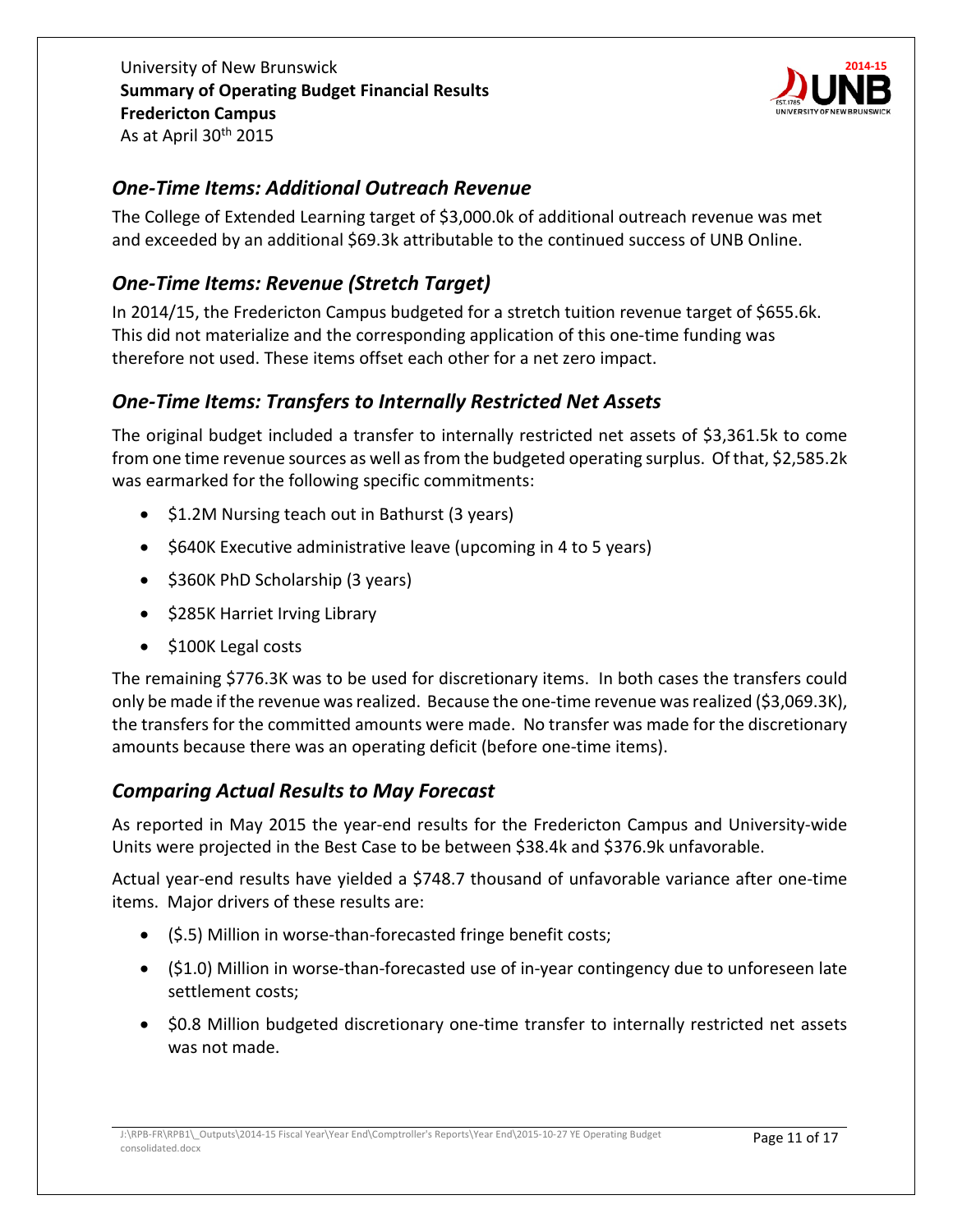

# <span id="page-11-0"></span>**Saint John Campus Operating Budget Results for 2014-15**

|                                                    |                        |                | <b>Final April</b> |          |
|----------------------------------------------------|------------------------|----------------|--------------------|----------|
| (Thousands of Dollars)                             |                        | Projected      |                    |          |
|                                                    | <b>Approved Budget</b> | <b>Results</b> | <b>Dollars</b>     | Percent  |
| <b>Revenue</b>                                     |                        |                |                    |          |
| \$<br><b>Provincial Operating Grant</b>            | $18,391.0$ \$          | 18,391.4       | \$<br>0.4          | 0.0%     |
| <b>Student Fee Income</b>                          | 15,660.6               | 15,363.5       | (297.1)            | $-1.9%$  |
| Other                                              | 4,037.8                | 4,031.0        | ۳<br>(6.8)         | $-0.2%$  |
| <b>Total Revenue</b>                               | 38,089.4               | 37,785.9       | (303.5)            | $-0.8%$  |
| <b>Expense</b>                                     |                        |                |                    |          |
| <b>Academic and Research</b>                       |                        |                |                    |          |
| <b>Faculties and Departmental Costs</b>            | 21,698.2               | 21,836.3       | (138.1)            | $-0.6%$  |
| <b>Academic and Student Support</b>                | 5,428.8                | 5,252.0        | 176.8              | 3.3%     |
| Sub-Total                                          | 27,127.0               | 27,088.3       | 38.7               | 0.1%     |
| <b>Administration and Support Services</b>         |                        |                |                    |          |
| <b>Administration and Development</b>              | 5,872.7                | 5,946.5        | (73.8)             | $-1.3%$  |
| Maintenance and Utilities                          | 5,452.2                | 6,135.3        | (683.1)            | $-12.5%$ |
| Sub-Total                                          | 11,324.9               | 12,081.7       | (756.8)            | $-6.7%$  |
| <b>Total Operating Expense</b>                     | 38,451.9               | 39,170.0       | (718.1)            | $-1.9%$  |
| <b>In-Year Salary Savings</b>                      | (725.0)                | (725.0)        |                    | 0.0%     |
| <b>In-Year Priority Allocations</b>                | 660.0                  | 660.0          |                    | 0.0%     |
| Sub-Total                                          | (65.0)                 | (65.0)         |                    | 0.0%     |
| <b>Total Expense</b>                               | 38,386.9               | 39,105.0       | (718.1)            | $-1.9\%$ |
| Net Position before One-Time Items                 | (297.5)                | (1,319.1)      | (1,021.6)          |          |
| Sources of One-Time Funding                        |                        |                |                    |          |
| Operating                                          |                        |                |                    |          |
| <b>One-time Tuition Revenue</b>                    | 419.3                  |                | (419.3)            |          |
| <b>One Time Salary Savings</b>                     | 133.6                  | 476.9          | 343.3              |          |
| Sub-Total                                          | 552.9                  | 476.9          | (76.0)             |          |
|                                                    |                        |                |                    |          |
| <b>Transfers from Internally Restricted Assets</b> |                        |                |                    |          |
| Strategic                                          | 163.9                  | 163.9          |                    |          |
| Sub-Total                                          | 163.9                  | 163.9          |                    |          |
| <b>Application of One-Time Funding</b>             |                        |                |                    |          |
| <b>Transfers to Internally Restricted Assets</b>   |                        |                |                    |          |
| Strategic                                          | (419.3)                |                | 419.3              |          |
| Sub-Total                                          | (419.3)                |                | 419.3              |          |
| <b>Net Position</b>                                | ä,                     | (678.3)        | (678.3)            |          |
| Net Position as a Percentage of Budgeted Revenue   |                        | $(1.8\%)$      | (1.8%)             |          |
|                                                    |                        |                |                    |          |

J:\RPB-FR\RPB1\\_Outputs\2014-15 Fiscal Year\Year End\Comptroller's Reports\Year End\2015-10-27 YE Operating Budget **Page 12 of 17**<br>consolidated.docx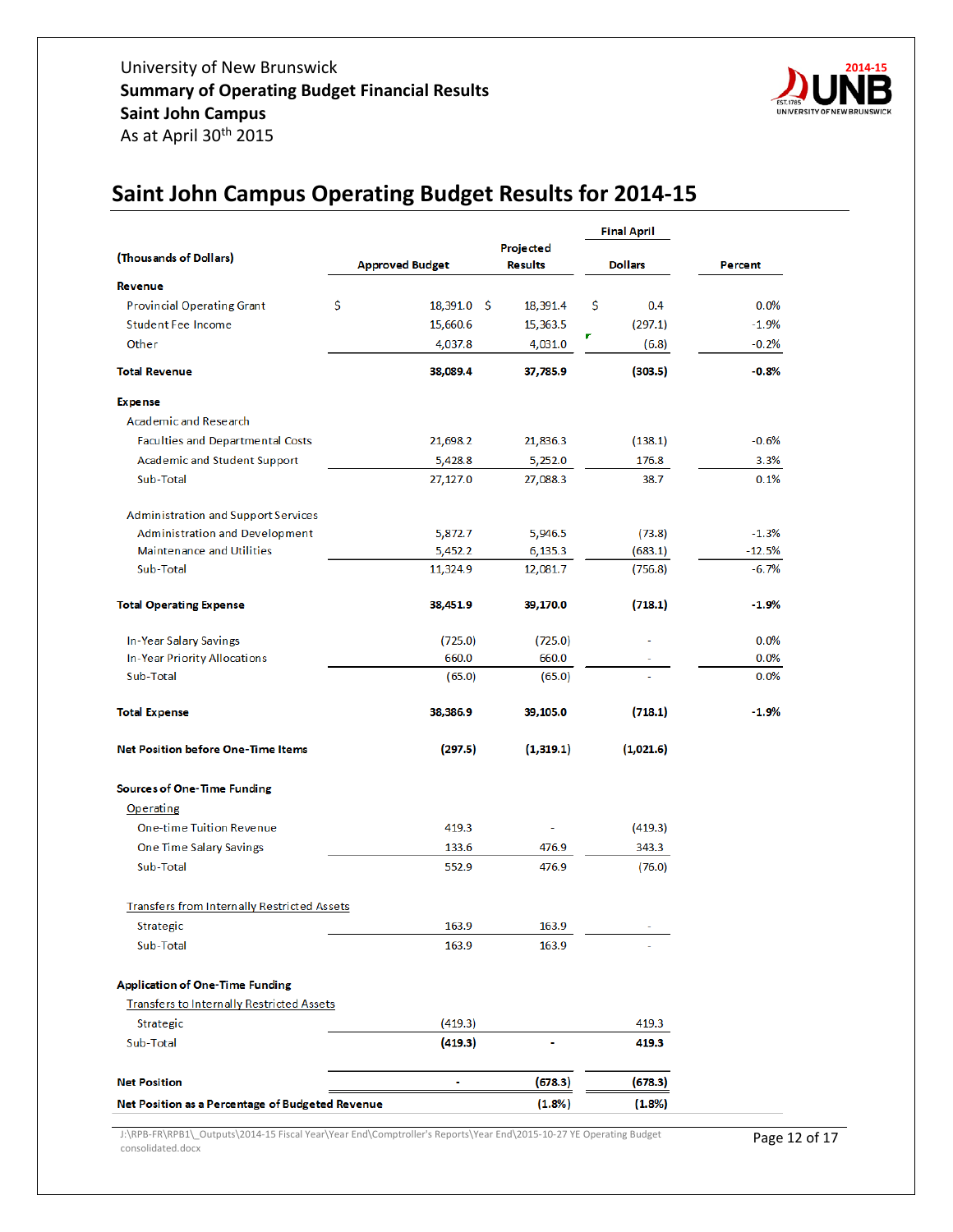

# <span id="page-12-0"></span>*Revenue*

#### <span id="page-12-1"></span>**Student Fee Income**

Table 1 outlines historical enrolment coupled with the 2014 Fall Budget ("Bud") and Actual ("Act") enrolment figures. Table 2 outlines historical data along with the 2015 Winter Budget and Actual:

#### **Table 1: Fall Enrolment (Historical and Actual)**

| Enrolment (FTE)               | <b>2011 FA Act</b> | <b>2012 FA Act</b> | 2013 FA Act | <b>2014 FA Bud</b> | 2014 FA Act |
|-------------------------------|--------------------|--------------------|-------------|--------------------|-------------|
| <b>Undergraduate Domestic</b> | 1674               | 1664               | 1529        | 1605               | 1441        |
| Undergraduate International   | 524                | 501                | 468         | 350                | 348         |
| <b>Graduate Domestic</b>      | 112                | 92                 | 96          | 70                 | 64          |
| <b>Graduate International</b> | 73                 | 78                 | 58          | 50                 | 71          |
|                               | 2383               | 2335               | 2151        | 2075               | 1924        |

The Saint John Campus experienced an overall enrolment shortfall against budget of 151 FTE for the fall term. This represents an 11% decrease compared to the previous year's actual.

#### **Table 2: Winter Enrolment (Historical and Projected)**

| <b>Enrolment (FTE)</b>        | <b>2012 WI Act</b> | 2013 WI Act | <b>2014 WI Act</b> | <b>2015 WI Bud</b> | <b>2015 WI Act</b> |
|-------------------------------|--------------------|-------------|--------------------|--------------------|--------------------|
| <b>Undergraduate Domestic</b> | 1550               | 1529        | 1417               | 1525               | 1359               |
| Undergraduate International   | 534                | 471         | 415                | 334                | 355                |
| <b>Graduate Domestic</b>      | 105                | 95          | 84                 | 70                 | 86                 |
| <b>Graduate International</b> | 67                 | 80          | 94                 | 50                 | 69                 |
|                               | 2256               | 2175        | 2010               | 1979               | 1869               |
|                               | 95%                | 93%         | 93%                | 95%                | 97%                |

As shown in Table 2 (above), the Saint John Campus annually budgets an overall student persistence rate of approximately 95% from fall to winter. For 14/15, winter enrolment was 97% compared to fall enrolment. This is broken down by, domestic undergraduate enrolment was 94%, international undergraduate was 102%, graduate domestic was 134% and graduate international was 97%. The total enrolment represents a 7% decrease compared to the previous winter term.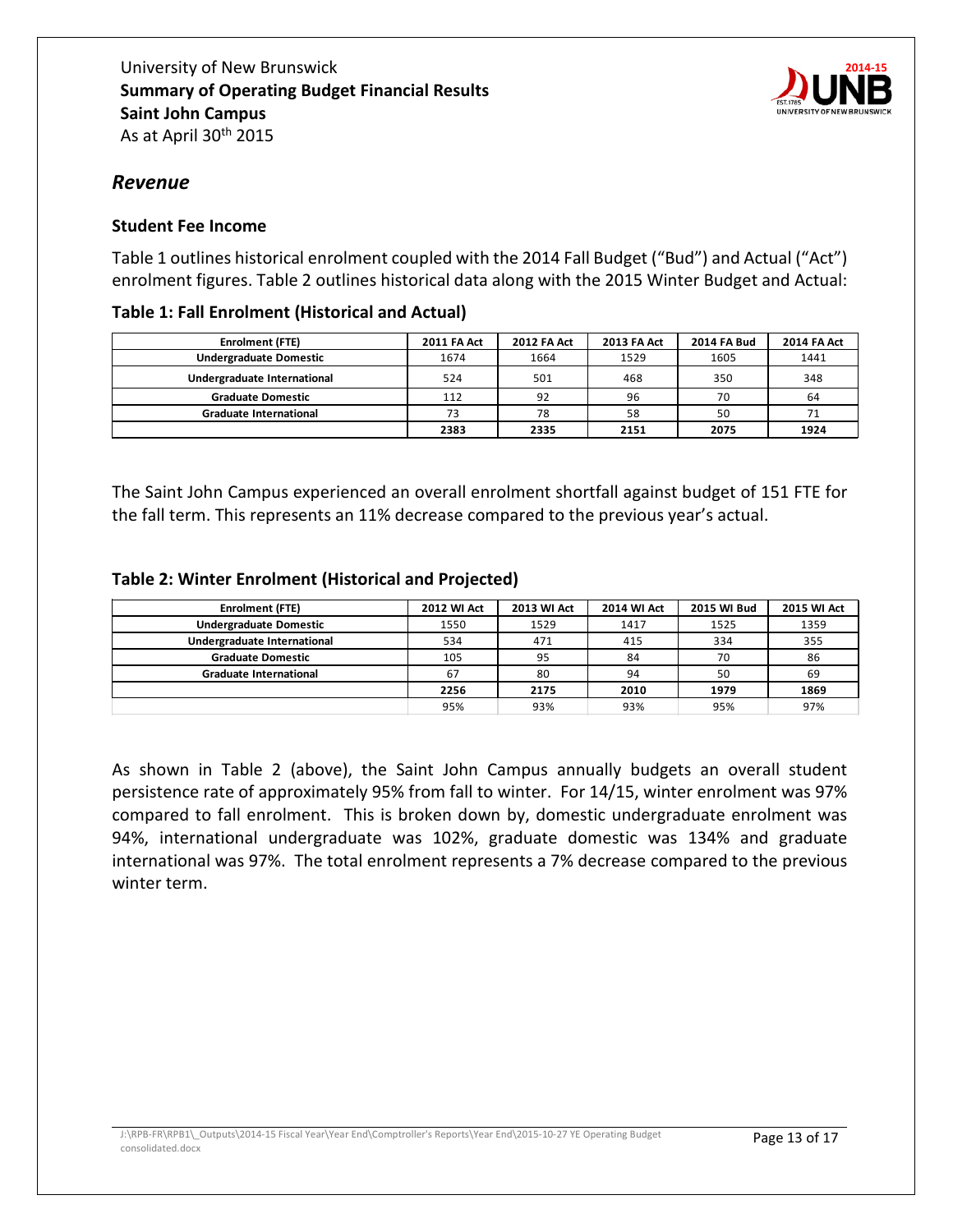

| Actual                                           |               |             |                |              | <b>Total Actual</b> |  |
|--------------------------------------------------|---------------|-------------|----------------|--------------|---------------------|--|
| Increase (Decrease) in \$000s                    | <b>Summer</b> |             | Fall<br>Winter |              | Result              |  |
| <b>Undergraduate Tuition</b>                     |               | $(69.3)$ \$ | $(408.5)$ \$   | $(372.6)$ \$ | (850.5)             |  |
| Undergraduate (Supplementary International Fees) |               | 58.6        | 196.2          | 256.0        | 510.8               |  |
| <b>Graduate Tuition</b>                          |               | 12.9        | (8.5)          | 27.9         | 32.3                |  |
| Graduate (Supplementary International Fees)      |               | (6.1)       | (9.2)          | (8.2)        | (23.4)              |  |
| Fee remissions, miscellaneous and forfeited fees |               |             | 16.9           | 16.9         | 33.8                |  |
| <b>Total Projected Result</b>                    |               | $(4.0)$ \$  | $(213.1)$ \$   | $(96.9)$ \$  | (297.1)             |  |

## **Table 3: Major Drivers of Variance in Student Fee Income (\$000s)**

The largest concern related to student fee revenue is the continued decrease in undergraduate student enrolment. Although the international undergraduate enrolment was slightly below budget for the fall term, the campus is reporting a positive variance – this is due to the lower than expected enrolment at Saint John College and therefore the transfer of tuition was less than budgeted.

Miscellaneous student fees resulted in a positive variance of almost \$34 K. This is largely realized from fewer faculty, staff and dependents taking advantage of the tuition benefit as well as a larger volume in forfeited fees.

#### <span id="page-13-0"></span>**Other Revenue**

The MBA management fee exceeded budget by approximately \$27 K. The lease for the Dalhousie Medical building operation was increased after the budget was finalized and exceeded budget by \$110 K. Saint John College experienced a large decrease in enrolment. It was unable to contribute the full management fee this fiscal year, consequently, a negative \$300 K variance is included in these numbers. Saint John College also realized an overall deficit of \$433 K this year which was offset by prior year surpluses. Short term investment income exceeded budget by \$118 K (attributed to higher than expected interest rates).

# <span id="page-13-1"></span>*Expense*

The actual impact of the AUNBT settlement exceeded the amount originally budgeted but following the Arbitrator's final decision regarding implementation of the award, it was less than the amount projected in the February operating statement. The final result was a negative variance from budget of \$124 K.

Due to the campus' declining enrolment, the scholarship budget had a positive variance of \$168K.

Utilities were overspent by \$508 K with the largest contributing factor related to the cost of steam supplied by the hospital. An unexpected large increase in pricing for natural gas came into effect this past fall. Therefore year-end reconciliation from the hospital resulted in a much higher than anticipated additional expense.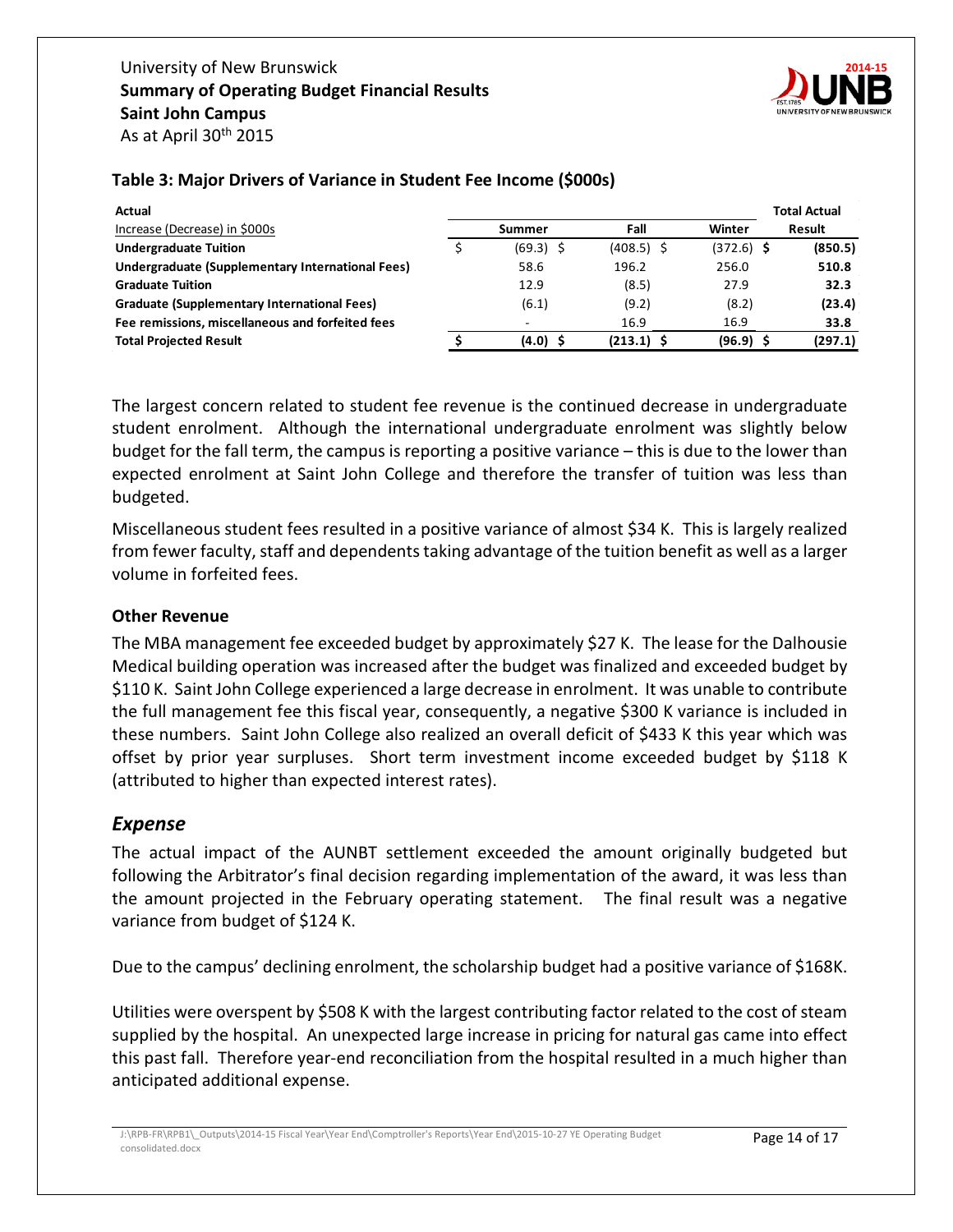University of New Brunswick **Summary of Operating Budget Financial Results Saint John Campus** As at April 30<sup>th</sup> 2015



The variance breakdown for utilities is:

| Steam    | $$$ (451 K) |
|----------|-------------|
| Power    | $$$ (48 K)  |
| Garbage  | \$(7 K)     |
| Water    | \$(4 K)     |
| Cleaning | \$2 K       |

Snow removal was overspent by \$182 K due to the exceptional amounts of snow Saint John received this winter.

# <span id="page-14-0"></span>*In-Year Salary Savings*

The Saint John Campus Board-approved budget assumed \$725.0 K of in-year salary savings (net) as well as *One-time* (Additional) Salary Savings of \$133.6 K relating to exceptional retirements for a total 2014-15 budget of \$858.6 K. The campus exceeded this by \$343 K.

The Saint John Campus realized \$1,765 K in gross salary savings. This balance comprises \$1,402 K (or 79.5%) from Faculties and Departmental Costs, \$153 K (or 8.5%) from Academic & Student Support, \$166 K (or 9.5%) from Administrative and Development Services and \$44 K (or 2.5%) from Maintenance & Utilities. It is important to note that, of these savings, \$862 K (or 49%) were returned to units to facilitate the strategic backfill of unforeseen vacancies for a final net salary savings of \$903 K.

In addition to salary savings identified from turnover, there were savings from student, stipend and other pools totaling \$299 K for a total net savings of \$1,202 K.

# <span id="page-14-1"></span>*Ancillary Operations (Net)*

The Residence system on the Saint John Campus is expected to be a self-sustaining operation, having separate budgets, as well as profit/loss statements. This unit is expected to break even, or generate a small contribution to address future deferred maintenance for the residence system. In 14/15, the residence realized a surplus of \$70 K. It also underwent some capital renewal totaling \$53 K resulting in an overall contribution to the appropriation of \$17 K.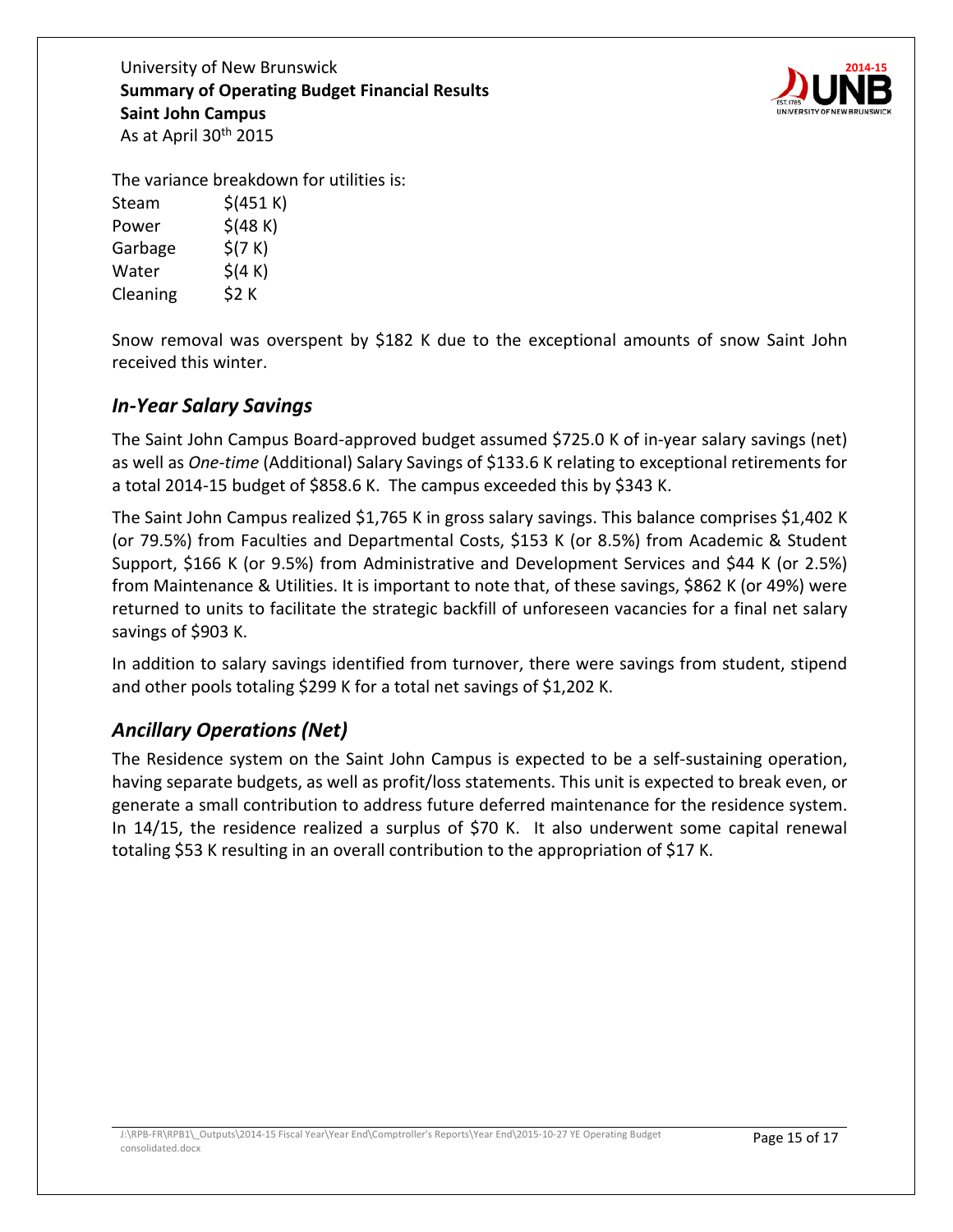

# <span id="page-15-0"></span>*One-Time Sources (Uses) of Cash*

#### Sources:

In addition to the one-time salary savings listed above related to the exceptional retirements in 14/15, the Saint John campus directed \$163.9 K from a revenue risk reserve to help offset the original budgeted deficit.

## **Summary of major challenges facing the Saint John campus:**

- 1. Undergraduate enrolment, notably domestic, continues to decline
- 2. Saint John College enrolment continues to decline resulting in a reduced management fee for the campus operating account
- 3. Salaries continue to increase
- 4. Heating costs are increasing at an alarming rate due to a substantial increase in natural gas
- 5. Snowfall for 14/15 broke records resulting in a significant over-expenditure in snow removal

#### **Summary of major change since last report:**

1. Utilities were overspent by an additional \$289 K due to receipt of the reconciliation for the year from the hospital